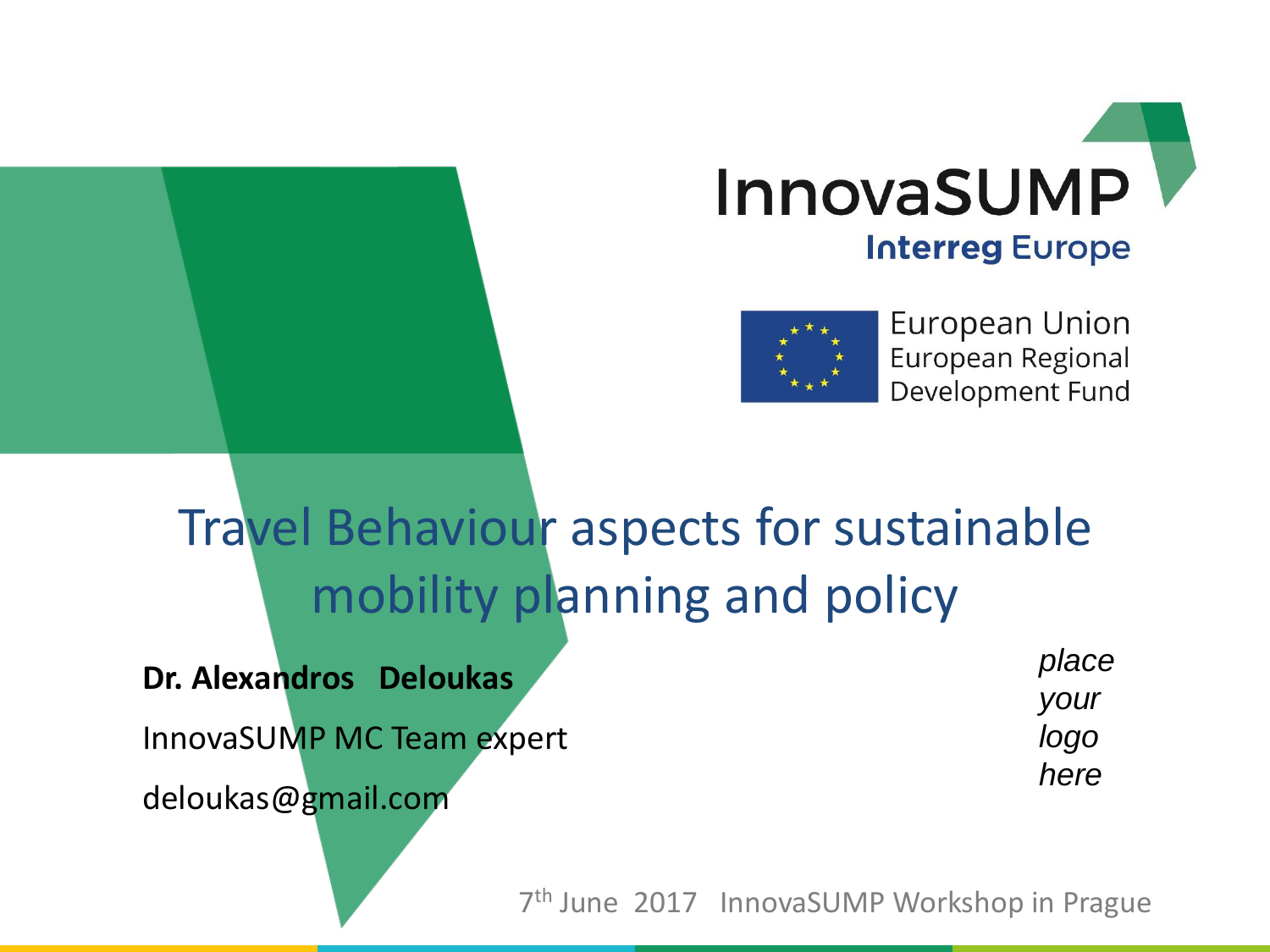

# Structure of the Presentation

- **1. SUMP and Travel Behaviour Change (TBC)**
- **2. Theory of TBC**
- **3. Policy Drivers of TBC**
- **4. Case Studies of User Response**
- **5. Push– and Pull– measures of TBC**
- **6. Mobility Management for a Voluntary TBC**
- **7. Resilient Travel Behaviour**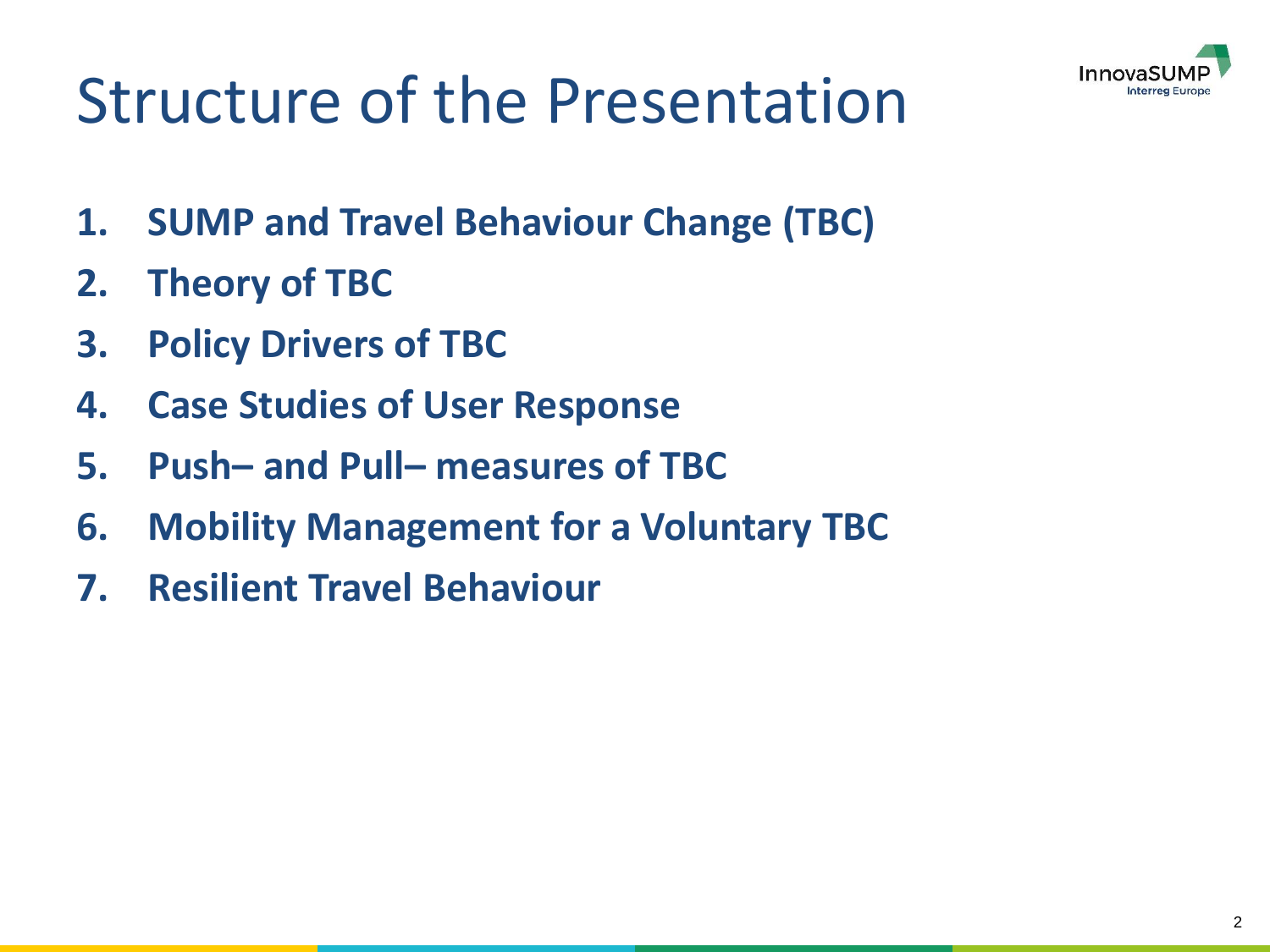

### SUMP and Travel Behaviour Change (TBC)

### **SIMPLA–project.eu: SUMP – SECAP interface**

- □ SUMPs should contain different scenarios of envisaged sustainable modal shifts, in other words, alternative levels of TBC
- □ SUMPs should consider both short-time travel choices and long-time homework location choices, in other words, integrate transport and land use planning
- Many travel–related costs (disbenefits) are external to the users themselves and are a burden of the society. SUMPs should consider measures of cost internalization, leading to TBC
- SUMPs should comprise Mobility Management (MM) measures facilitating Voluntary Travel Behaviour Change (VTBC)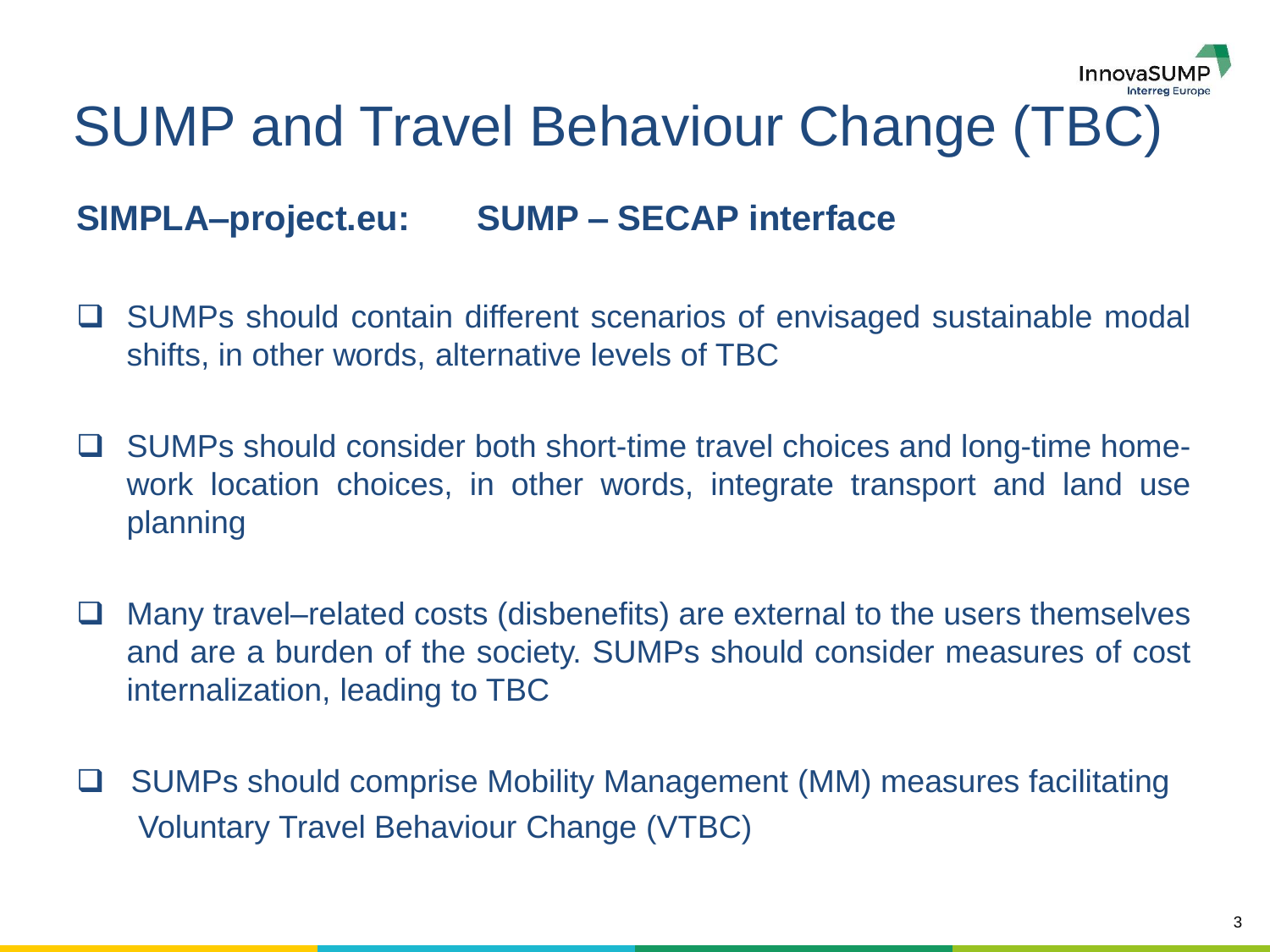### How People Shift to Sustainable Modes



#### **Conventional view**

- $\Box$  People are conscious, constantly revising travel decisions based on rational cost optimization while comparing trip-related characteristics
- $\Box$  People manifest a repetitive habitual behaviour, requiring less effort to cope with everyday routines

### **New view**

- □ Catalysts for modal behaviour changes are major disruptions of everyday life
	- ➢ External big events: Olympic Games and their legacy (Athens: urban rail infrastructure)
	- $\triangleright$  Discontinuous household events, such as
		- Residential relocation
		- Job change and new work location
		- Broken down car
		- Household shrinkage and loosening of hh constraints
	- ➢ Physical ability to use sustainable modes is a *necessary* precondition of TBC, e.g.
		- SUMP integrated planning (first: good PT accessibility provision, then: development of residential and employment poles around PT interchanges)
		- Car sharing availability (incl. driving license holding, club registration, aptitude for online booking, parking space availability). SUMP indicators for MaaS alternatives are no. of shared cars, annual shared car-kms etc.
	- 4 ➢ Willingness to change is a *sufficient* condition dependent on tangible benefits arising from the alternative modal usage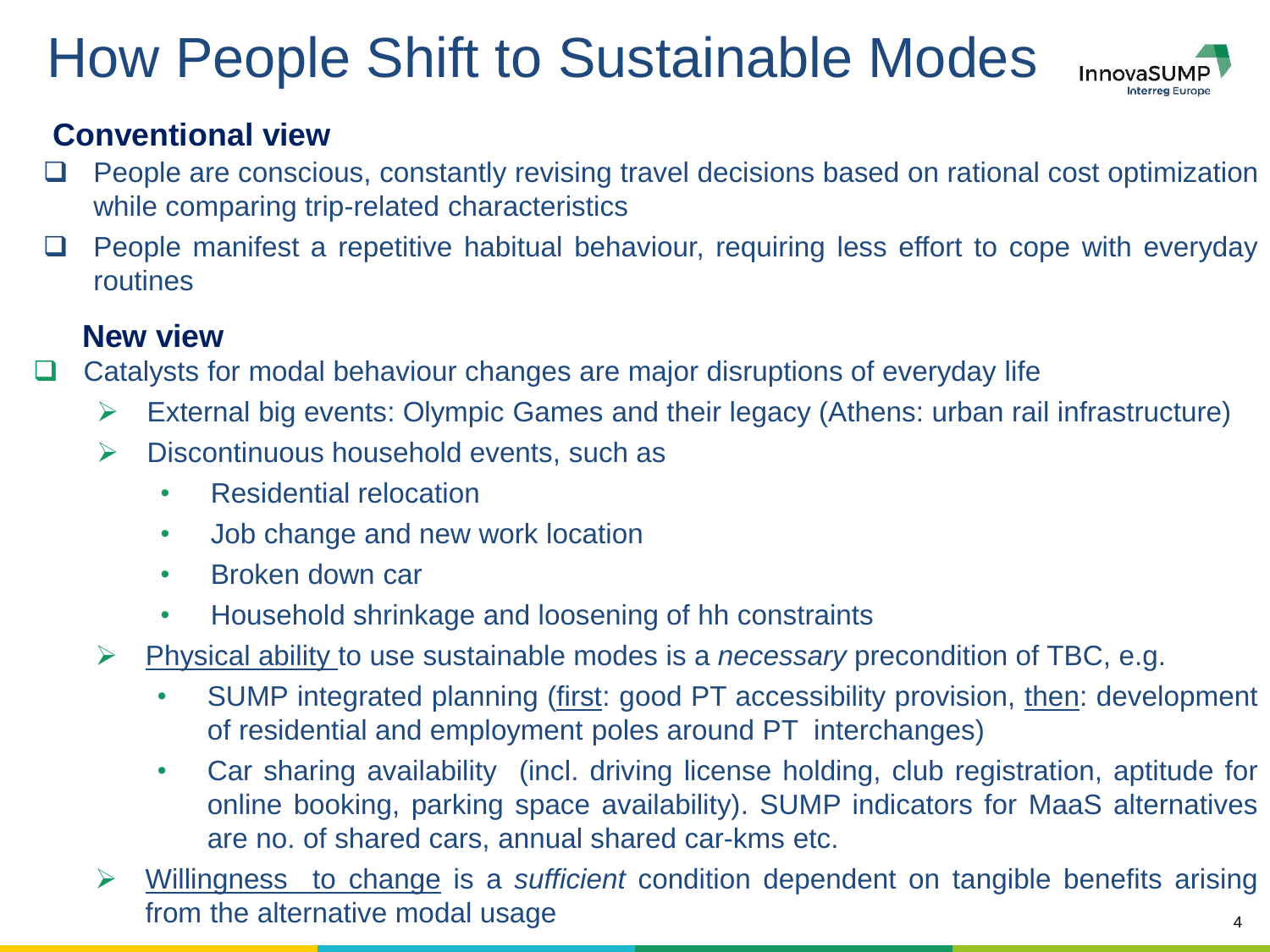### Travel Behaviour Dimensions (Choice Hierarchy) Interreg EUrope

Travel demand is derived from out-of-home activity execution. Travel behaviour is a dynamic process with short- and long-time variability, whereas travel choices are interdependent

- $\triangleright$  Long-run mobility decisions
	- o Employment location choice
	- o Residential location choice

[SECAP – SUMP integrated land use – transport planning incl. planning permits, parking requirements, PT accessibility etc.]

- $\triangleright$  Mid-run mobility decision
	- o Car ownership choice (car owners/CO, non-car owners/NCO)
- $\triangleright$  Short-run travel decisions
	- o Mode choice (push– & pull measures targeting CO)
	- o Destination choice (mixed land uses: trip shortening)
	- o Time-of-day choice (flex worktime: peak traffic flattening)
	- o Frequency choice (dense & mixed land uses: trip consolidation) (telecommuting, -conferencing : trip suppression)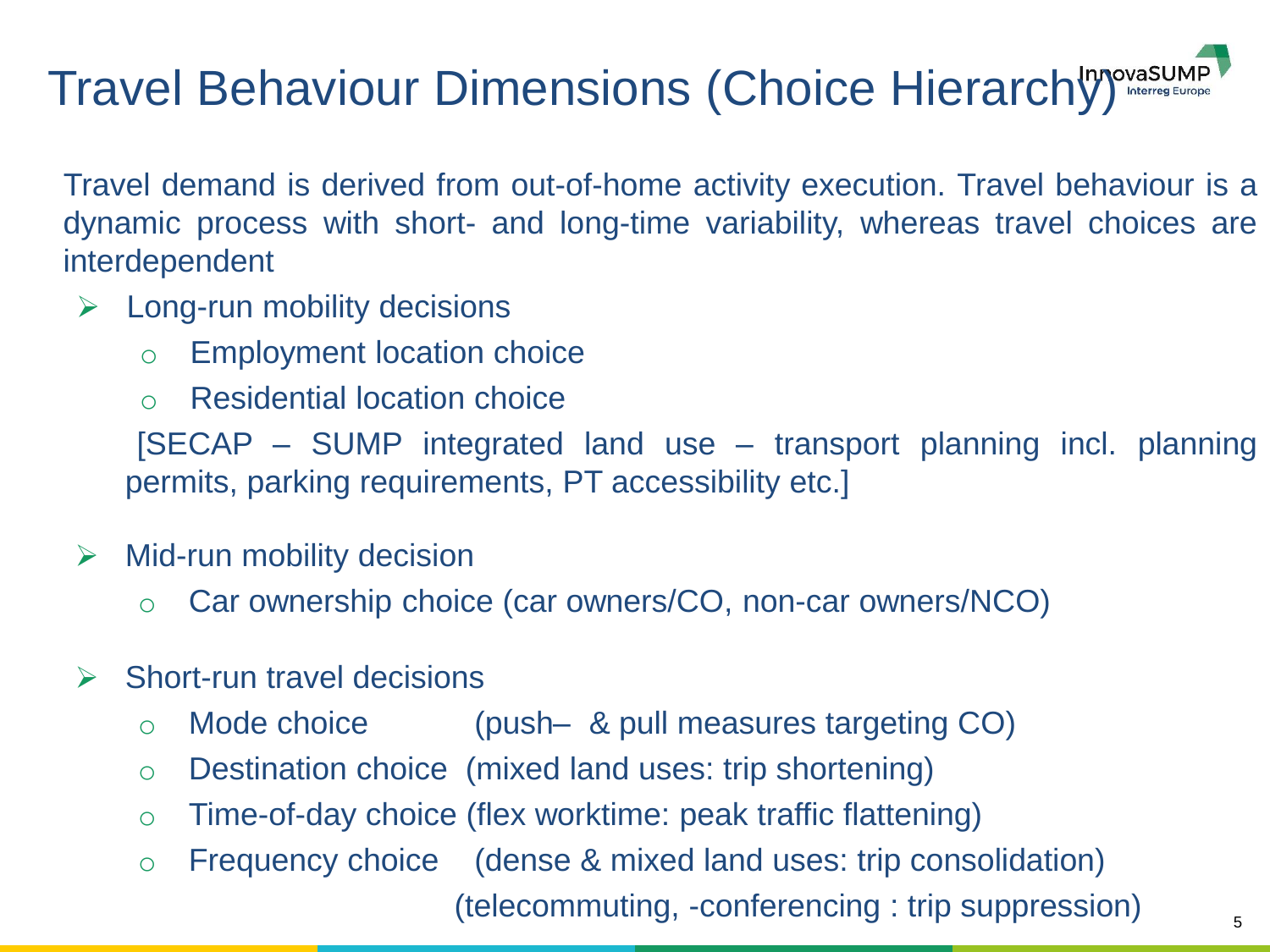

## Key Problem, Enabler and Question

### Key problem:

Among three large economy sectors producing greenhouse gases (energy, industry, transport), it is the transport sector where the progress in reducing emissions is the least successful

#### Key enabler:

Big data advancement enables better knowledge of travel behaviour, whereas modern communication technologies enable new MaaS modes (e.g. car sharing/ car pooling schemes)

#### **Key question:**

Which are the policy drivers for a sustainable travel behaviour change (TBC) ?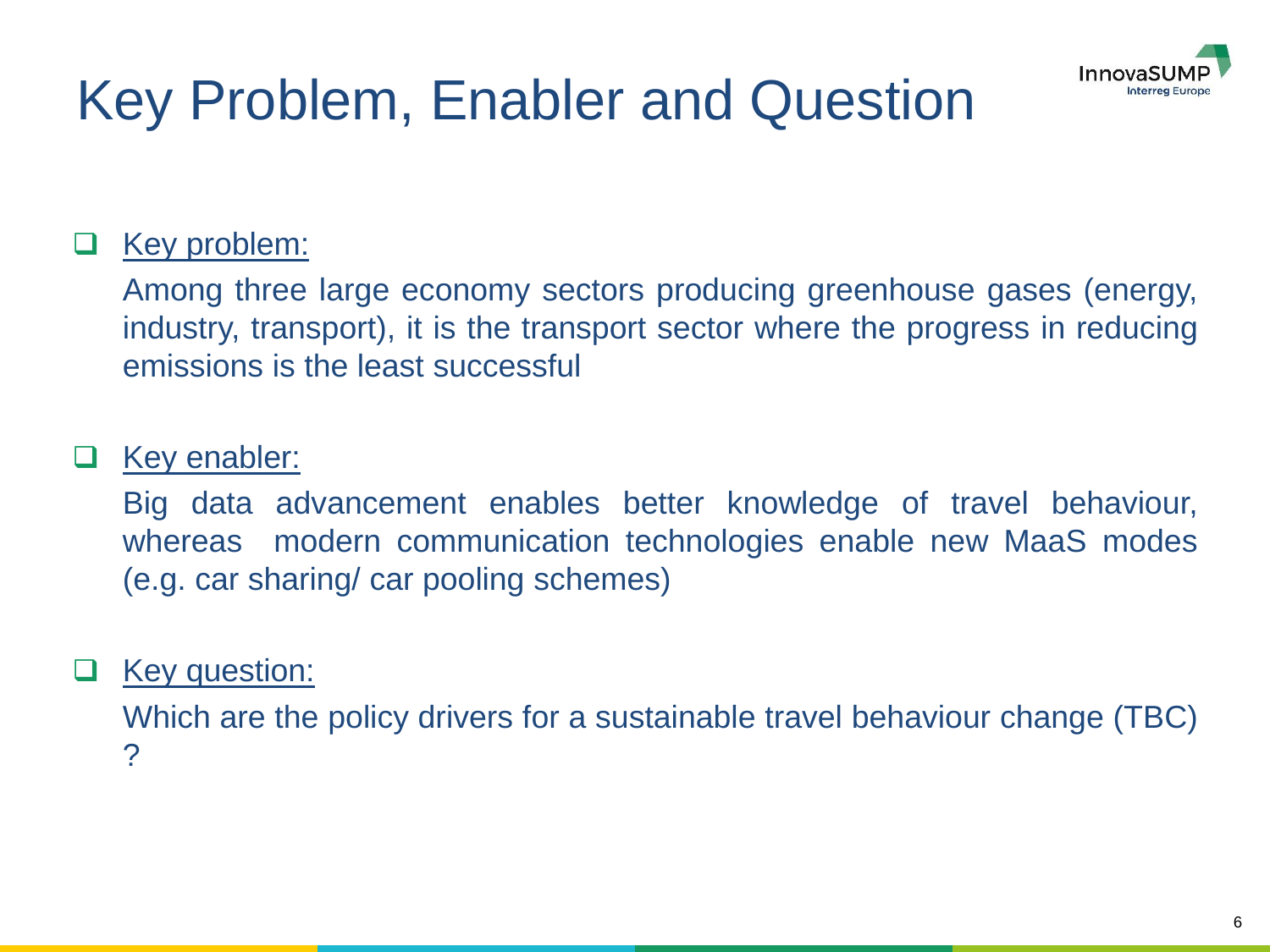# Drivers of Modal Behaviour - Case Study InnovasL

Drivers:

- 1. Sociodemographic characteristics constraining or enabling modal choices, e.g. age, gender, income/car ownership, life cycle stage (households with pre-school/ young school children…)
- 2. Trip–related characteristics or segments, e.g. trip purpose, travel distance, weather conditions
- 3. Level-Of-Service (LOS) characteristics, e.g. transfer inconvenience, travel time (in-vehicle, wait, walk, parking search time), travel cost (vehicle operating cost, PT fare, parking fees, tolls, taxi flag & timefare)
- □ Case study: Athens Metro Development Study (2000) Modal choice model variables /segments
	- 1. Northern / southern high-income suburbs
	- 2. a) Trip purpose segments: HBW, HBE, HBS, HBO, NHB b) Car ownership status: CO, NCO
	- 3. Generalised Cost, e.g. for Public Transport

 $GC = INVT_{ii} + 1.8* WALK_{ii} + WAIT_{ii} + 10.4* TRANSFER_{ii} + FARE_{ii}$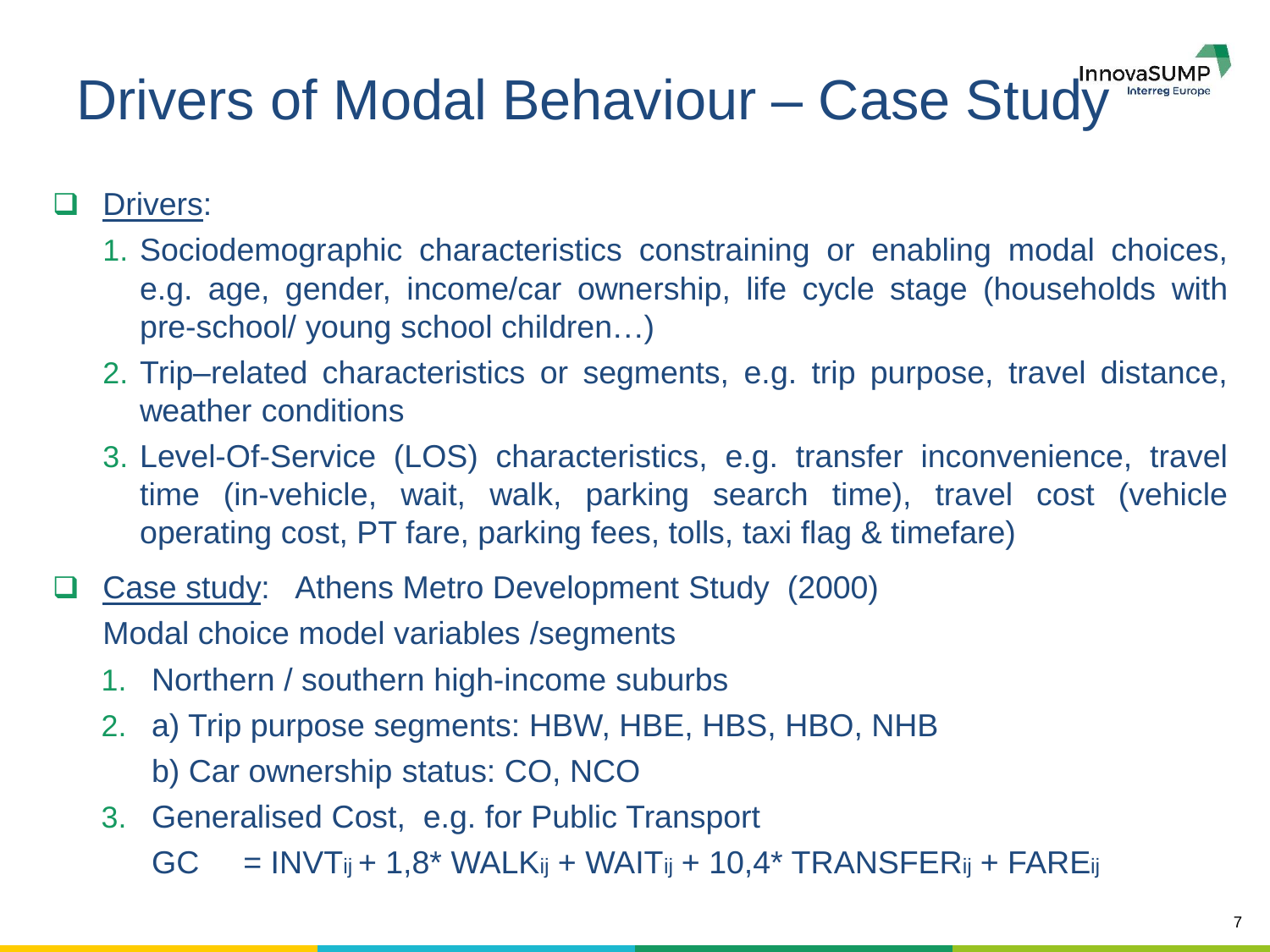### InnovaSL

## User Response – Elasticities of PT Demand

#### ❖By impact factor

- ➢ Increasing fare level decreases PT demand
- ➢ Increasing service level (PT service-kms) increases PT demand
- ➢ Increasing car usage cost (e.g. fuel price) increases PT demand (crosselasticity)
- ➢ Disposable income -disentangled from car ownership effect- is expected to increase travel demand

#### ❖ By trip purpose

➢ Demand elasticities for discretionary activities (shopping, leisure) are higher than for rigid activities (work, education)

### ❖ By time scale

- ➢ Short-run (1-2 year) elasticities of travel demand are lower than long-run (> 10 year) elasticities
- ❖ By income / car ownerships status
	- ➢ High income /CO class is less price–sensitive than low income/NCO segment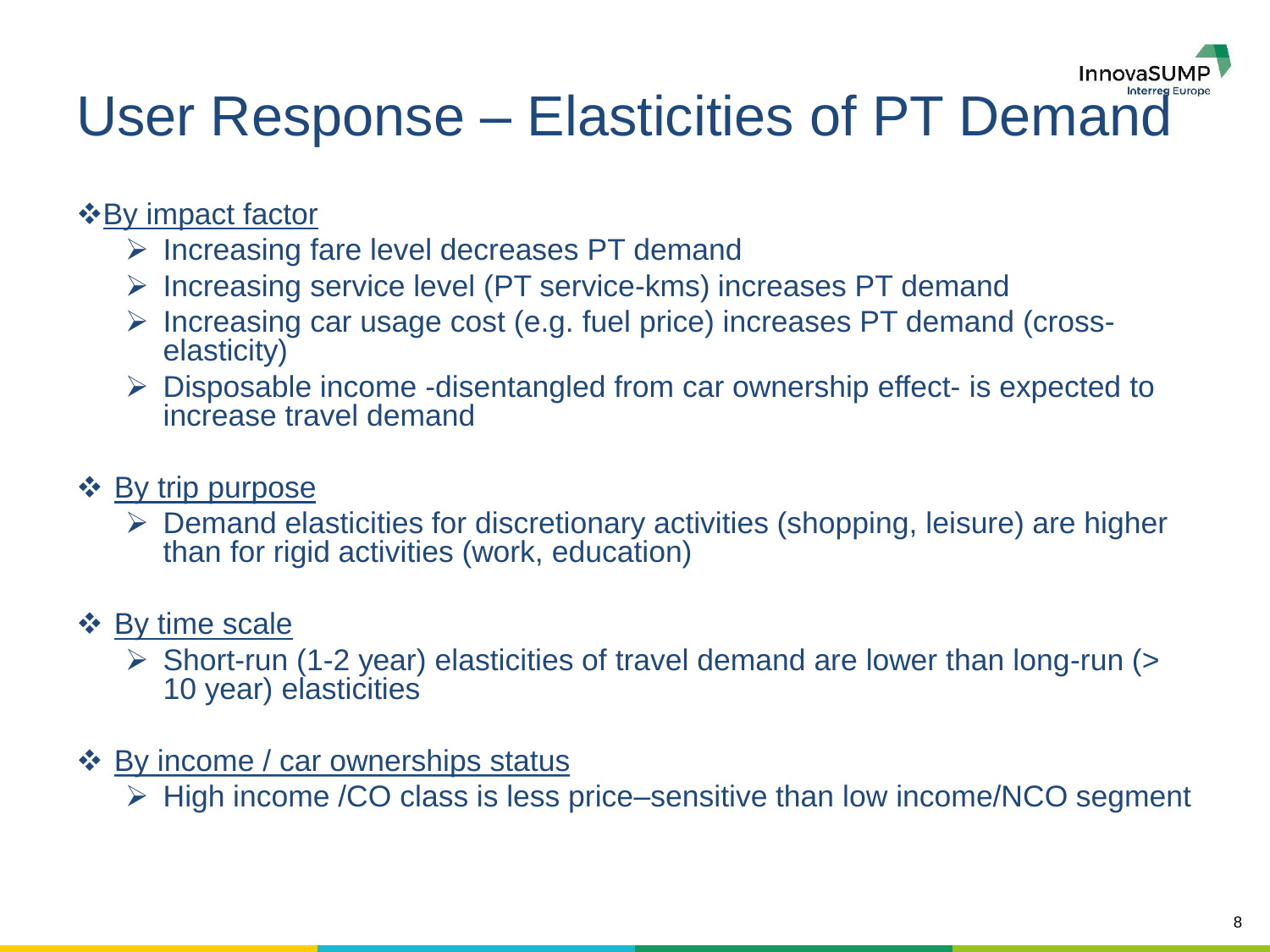## Value of Time (VoT) Disbenefits – Stated Choice (SC) Case Study



- Assess value and relative importance of LOS characteristics by
	- $\triangleright$  Trip purpose (work, education, social/leisure, other)
	- ➢ Car ownership status (CO/ NCO)
	- ➢ Income class
- ❖ LOS characteristics of Metro, Bus, Car alternatives in Athens
	- ➢ Value of In-Vehicle Time (INVT) across trip purposes, CO status, income and modes = 39% of hourly Gross Wage Rate/ GWR
	- $\triangleright$  VoT increasing with income
	- $\triangleright$  VoT for social /leisure surprisingly higher than for work(38% vs. 36% of GWR)
	- $\triangleright$  Walking time almost twice valued than INVT
	- ➢ Waiting time is not perceived as more onerous than INVT
	- ➢ 10 min of INVT compensate 1 PT transfer
- ❖ London SC survey: a real-time PT information system compensates 2 min. of INVT reduction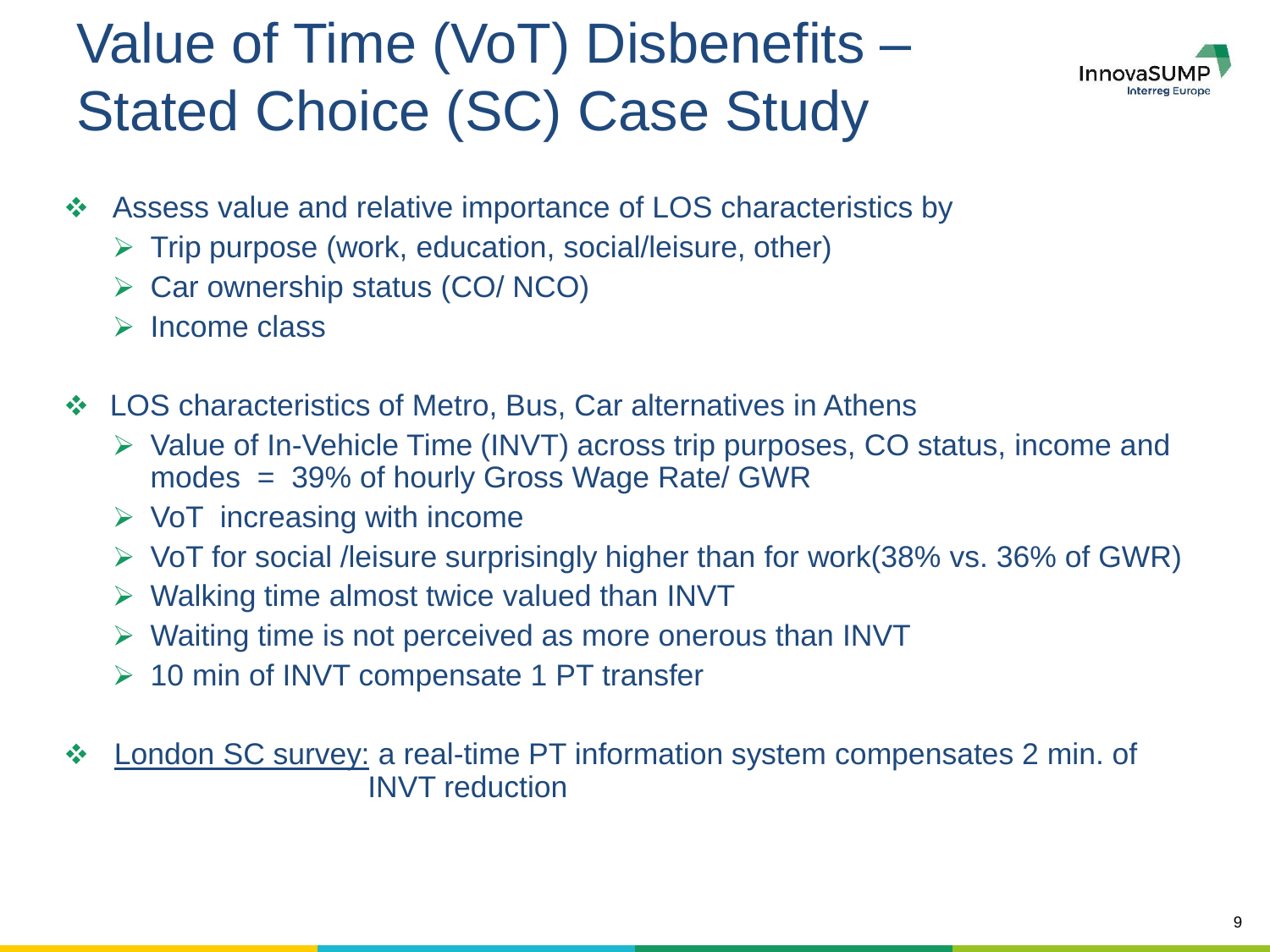

# Push– and Pull Measures of TBC

- ❖ Push measures are mostly coercive, regulatory instruments pushing people away from car use, e.g. Limited Traffic Zones or car-free zones, parking control (max. parking requirements, less parking lots, high parking fees), fuel taxation and other fiscal disincentives (congestion charging, road pricing)
- ❖ Pull measures are instruments attracting people to sustainable modes, e.g.
	- ➢ High cost, hard measures as PT/ cycling/ pedestrian infrastructure improvements (SUMP indicators: urban rail or cycle-lane kms)
	- ➢ Financial incentives as lower PT fares (through subsidisation)
	- ➢ Improved PT service quality (SUMP indicator: vehicle-kms), seat availability & comfort, seamless travel, increased reliability
	- ➢ Organization and coordination schemes (car/ bike-sharing, car pooling)
	- $\triangleright$  Mass campaigns for awareness raising (European Mobility Week)
	- ➢ Individualized marketing, mobility coaching, Personal Travel Planning
- ❖ Reallocation of road space e.g. for exclusive bus lanes (SUMP indicator: lane-kms) is both a stick (slowing down car traffic) and a carrot (speeding up bus traffic)
- ❖ What is needed is a balanced mix of cost-effective push– and pull– measures.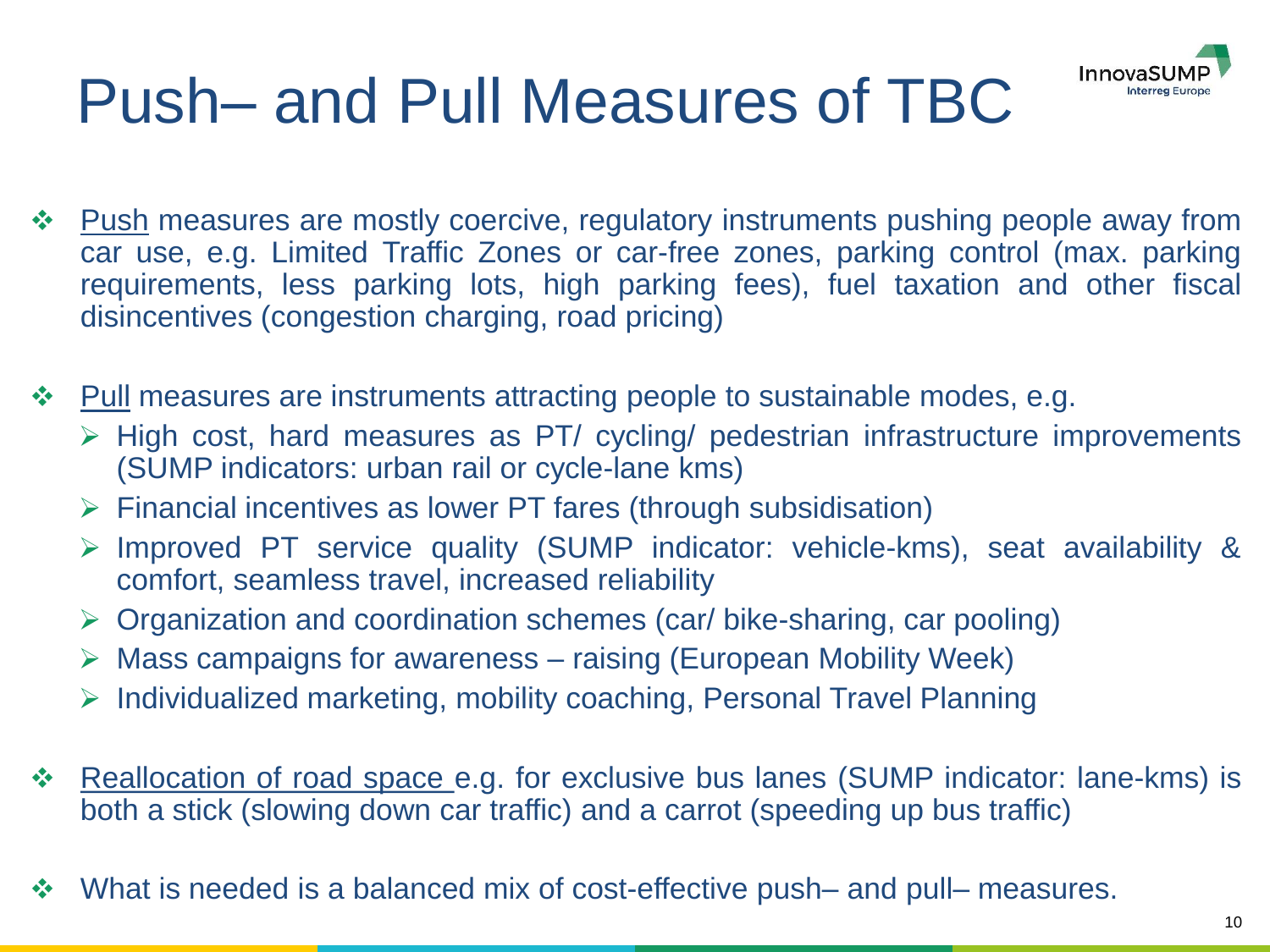

## Traveller Satisfaction Surveys

❖ Intersubjective measurement of the perceived quality of sustainable modes following EN 13816

#### ❖ Items

- ➢ Service time & opening hours
- ➢ Vehicle and infrastructure features
- $\triangleright$  Service reliability & availability
- ➢ Traveler information
- ➢ Perception of safety & security
- ➢ Cleanliness
- $\triangleright$  Social behaviour of the operating workforce etc.
- ❖ Measurement along a scale (e.g. 1 to 10) pertains to:
	- ➢ Item score (satisfaction) e.g. every year
	- ➢ Item relative weight (importance) e.g. every 5 years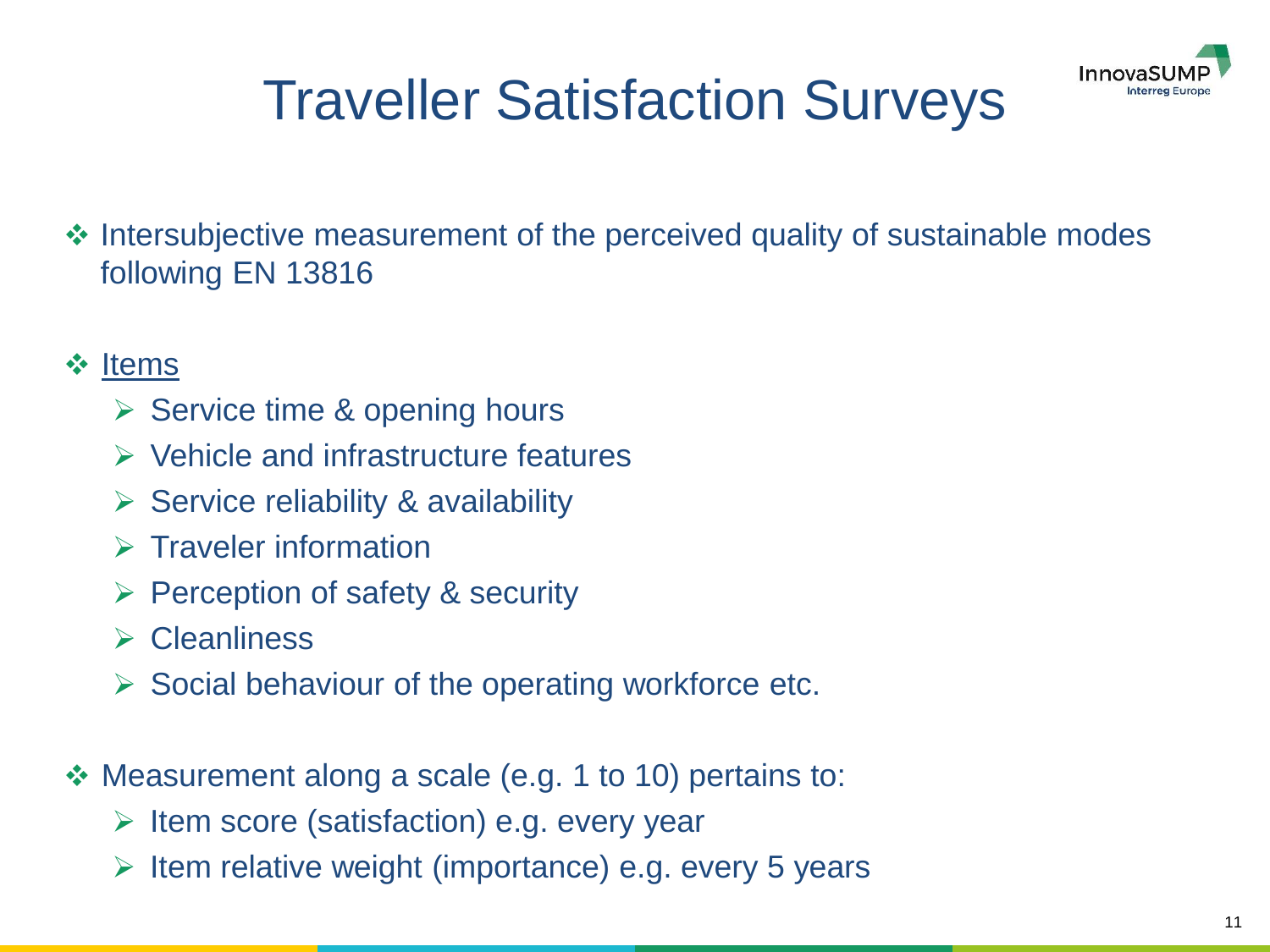

### Mobility Management (MM) for a Voluntary TBC

#### ❖ MM aim

- $\triangleright$  Reduce car use by modifying the habits and behaviour of travellers
- ❖ Soft, low-cost MM measures complement and amplify the effectiveness of hard policy measures. Hard measures lock-in over time the benefits of soft measures

#### ❖ MM contains soft policy measures, such as

- $\triangleright$  Communication and mobility marketing
- ➢ Organization of on-demand mobility services (car/bike sharing, car pooling, demand responsive transit)
- ➢ Real–time information telematics and intermodal services
- ➢ Tele-working, -shopping, -conferencing (-> reducing business travel)
- $\triangleright$  Site plans
- ❖ Site plans
	- $\triangleright$  Company travel plans (employees, visitors): the example of Athens International Airport
	- ➢ School travel plans
	- ➢ Mobility plans for big events (combined PT travel & venue pass)
	- Destination travel plans for resorts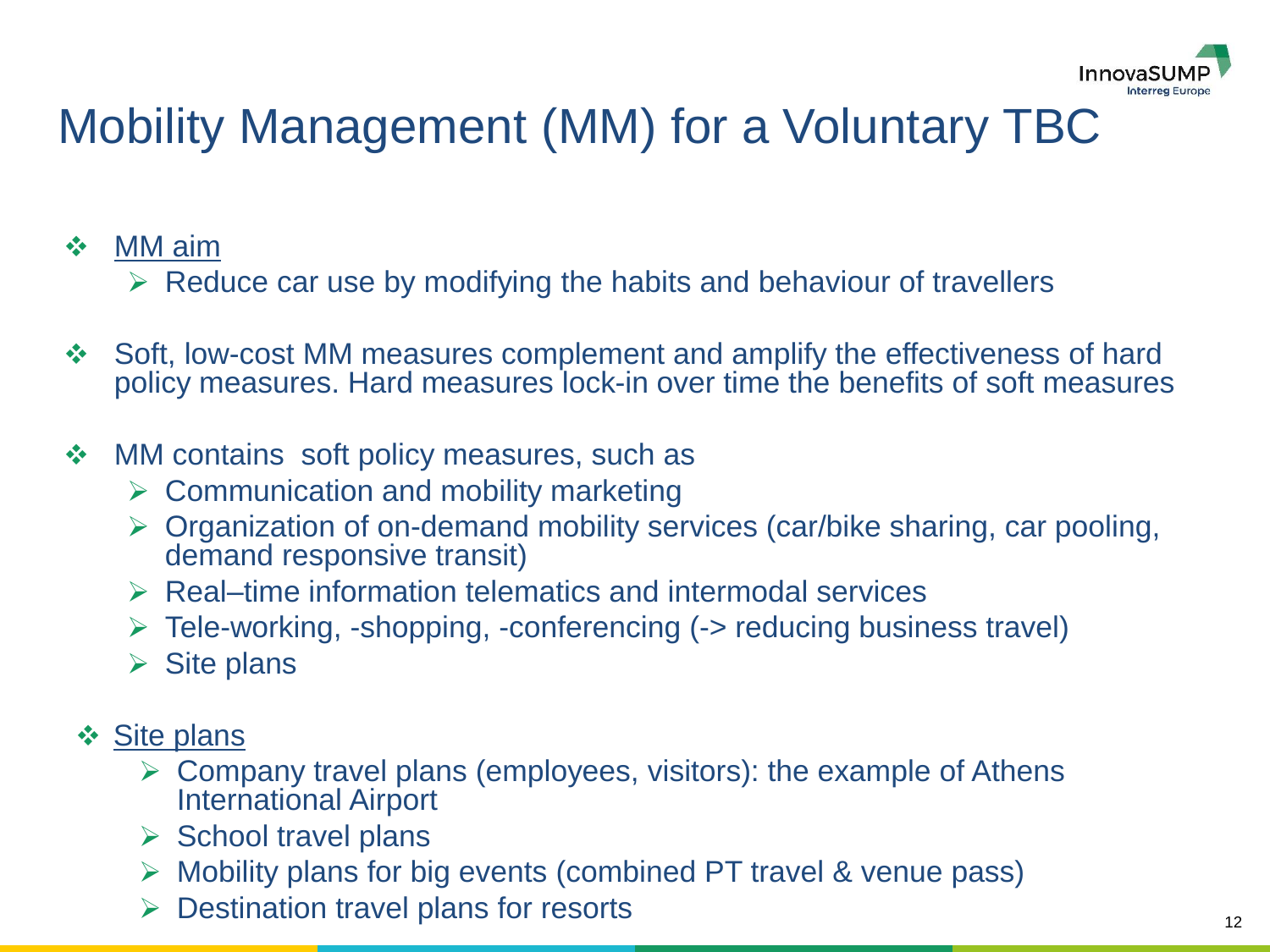

### Personal Travel Planning (PTP) for VTBC

- ❖ Individualized travel marketing
	- $\triangleright$  Delivers targeted information and incentives to travellers to help them make sustainable travel choices, based on existing infrastructure
	- ➢ Provides location–based information on activity opportunities to discourage unnecessary or long-distance travel
- ❖ Personalized information and advice is tailored to each individual's home location and personal interests
- ❖ Personal travel planning complements collective promotional campaigns (e.g. European Mobility Week)
- ❖ PTP evaluation
	- ➢ SUMP indicator: no. of information requests by travellers
	- $\triangleright$  Pre-and post-intervention travel surveys to measure the enduring effect of VTBC measures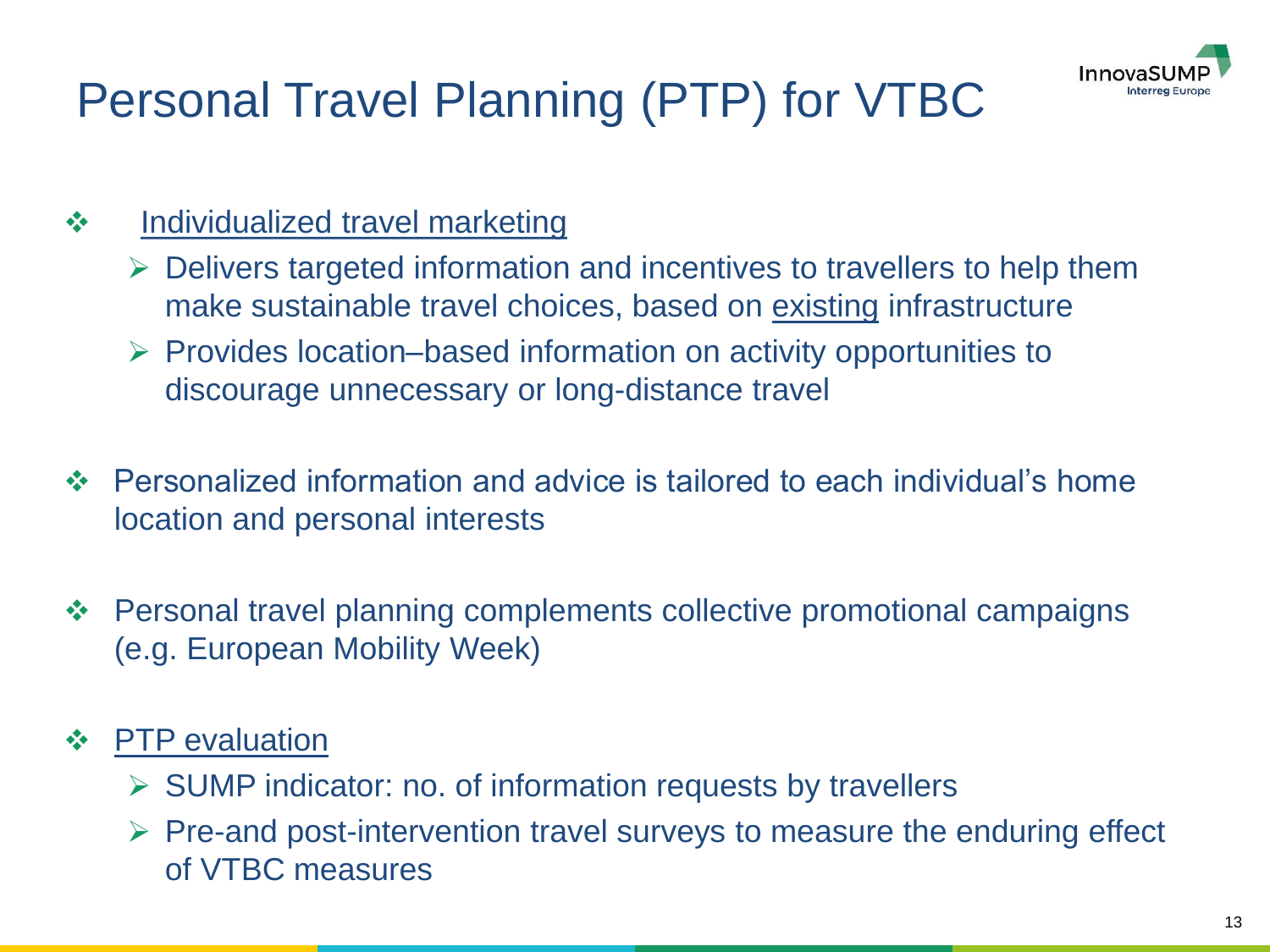# Resilient Travel Behaviour - Case Study Innovasu

- ❖ EU H2020 project RESOLUTE (resolute-eu.org) contains an Athens Metro pilot
- ❖ Aimed is
	- $\triangleright$  The assessment of user's resilience in terms of travel behaviour after a metro attack
	- $\triangleright$  The development of a strategy for the strengthening of travelers' resilience
- ❖ N.Y. 9/11 and London Metro attack 7/2005: 6% traffic reduction after attack. Madrid 3/2004 and Tokyo saving 3/1995: no ridership reduction. Athens?
- ❖ Willingness–To–Accept (WTA) risk valuation of Athens population via Stated Choice experiment
- ❖ Captive riders are more captive to risk than choice riders, who consider metro as more insecure after an assumed metro attack
- ❖ Commuters have a higher WTA–risk than discretionary metro travellers
- ❖ Persistent travel behaviour change away from metro use is lower in the long-term (6 months later) than in the mid-term (1 month after the attack)